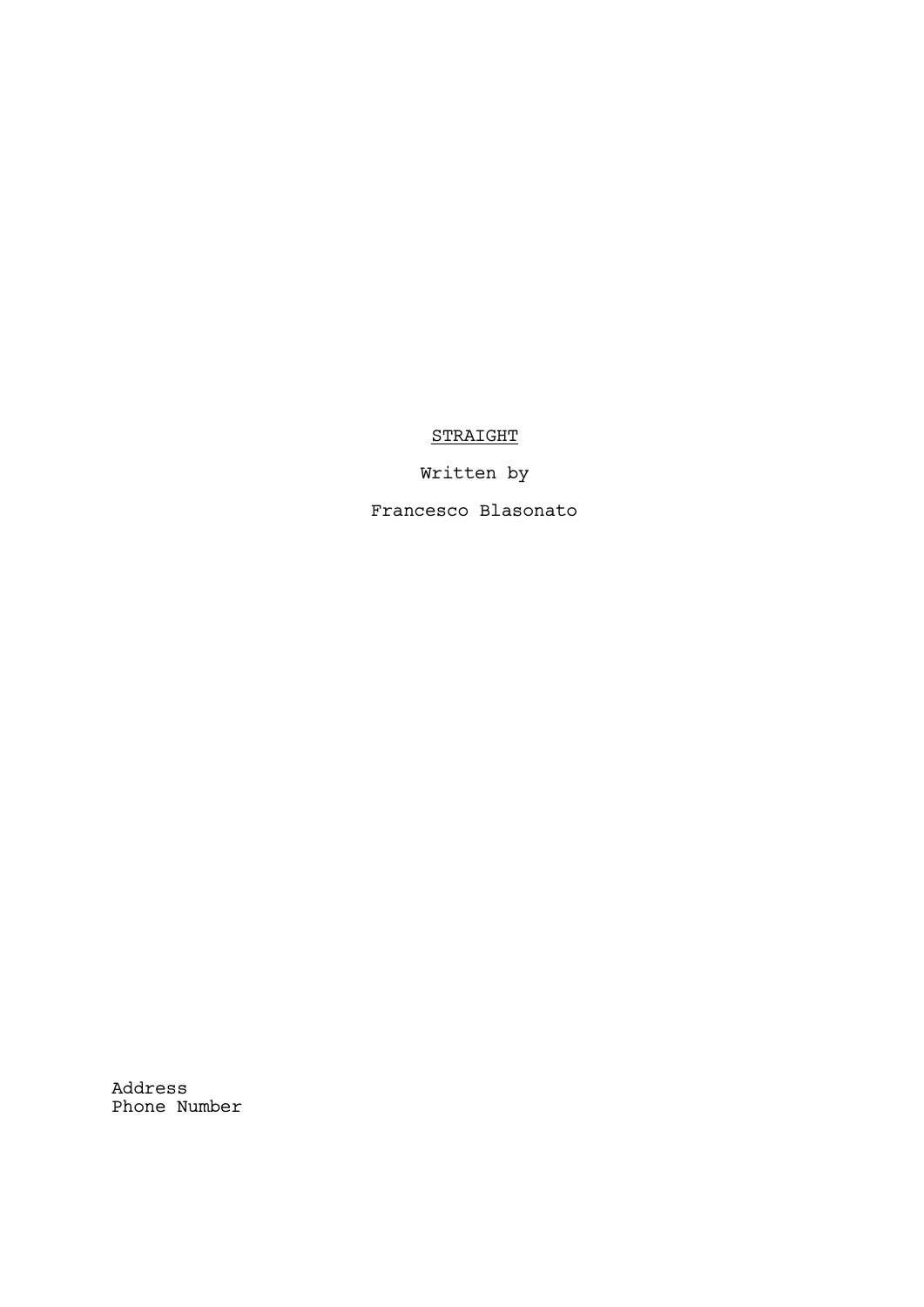EXT. BUILDING - NIGHT

An old dilapidated building. Spray paint on the walls: "Gay pride" We hear drilling coming from the inside followed by... SCREAMS. They ECHO and...

EXT. LONDON STREETS - NIGHT Continue to ECHO, finally fading out. Empty streets. HOWLING WINDS. FLICKERING lamp posts. Rainbow flags representing gay pride hang from lines above.

EXT. ALLEY - CONTINUOUS

An alley wall spray painted with the words:

"Heterosexual is sin"

Further down the alley...

Another wall is spray painted with the words:

"Die straight boys"

EXT. PARK - CONTINUOUS

An empty park.

A rusty swing is BLOWN BACK AND FORTH by the wind.

A loose newspaper BLOWS into view.

Date: "24th December 2030"

Headline: "99th AMENDMENT PASSED: HETREOSEXUALITY NOW ILLEGAL!"

Photo of riots outside Buckingham Palace.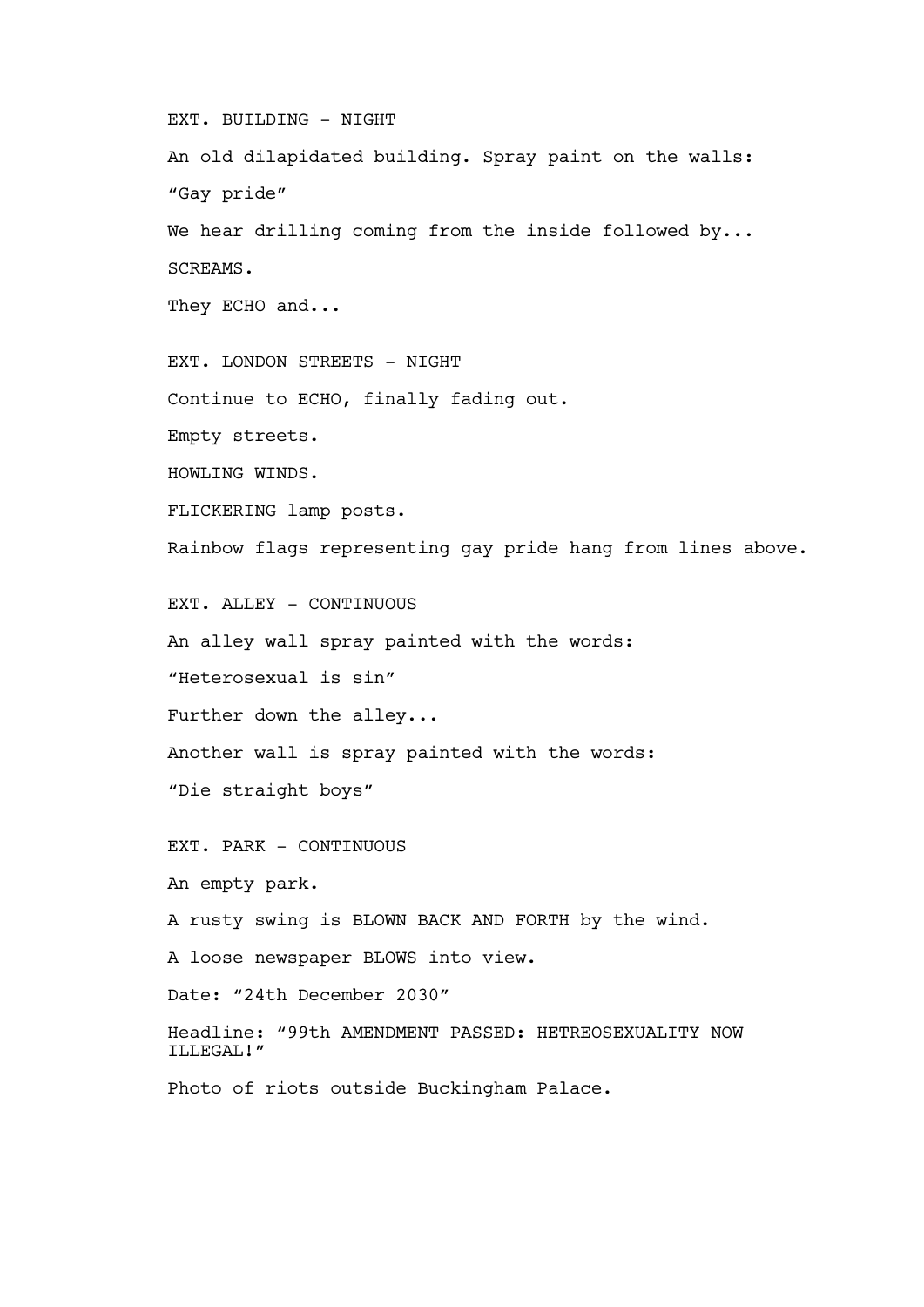We move in closer as the photo slowly comes to life and we...

FADE TO:

EXT. BUCKINGHAM PALACE - NIGHT

Hundreds of PROTESTERS with signs.

One reads: "Straight people are human too"

Another reads: "FUCK OFF FAGS!"

POLITICAL MAYHEM.

BOTTLES BEING THROWN.

GUARDS stand unfazed at the gates as police brutality ensues.

PEPPER SPRAYS, TASERS, the works.

One of the PROTESTERS puts up a fight against a TRANSGENDER POLICEMAN and receives a TASER to the neck.

He drops. Blurry, STATIC RINGING. It gets louder and we...

FADE TO:

INT. BASEMENT - LATER

The light is dim.

HARRY FROST, 18, head down, hands tied up behind his back as he sits strapped to a chair.

His face is bloody.

TWO TRANSGENDER POLICEMEN (SALLY MILLER AND JESS WALKER) are seated facing Harry.

Sally is holding a remote.

SALLY

Mr Frost, are you aware of the ramifications of starting and leading a vigilante group that promotes heterosexuality?

HARRY

Are you aware of the ramifications of sucking my knob?

She nods to Jess.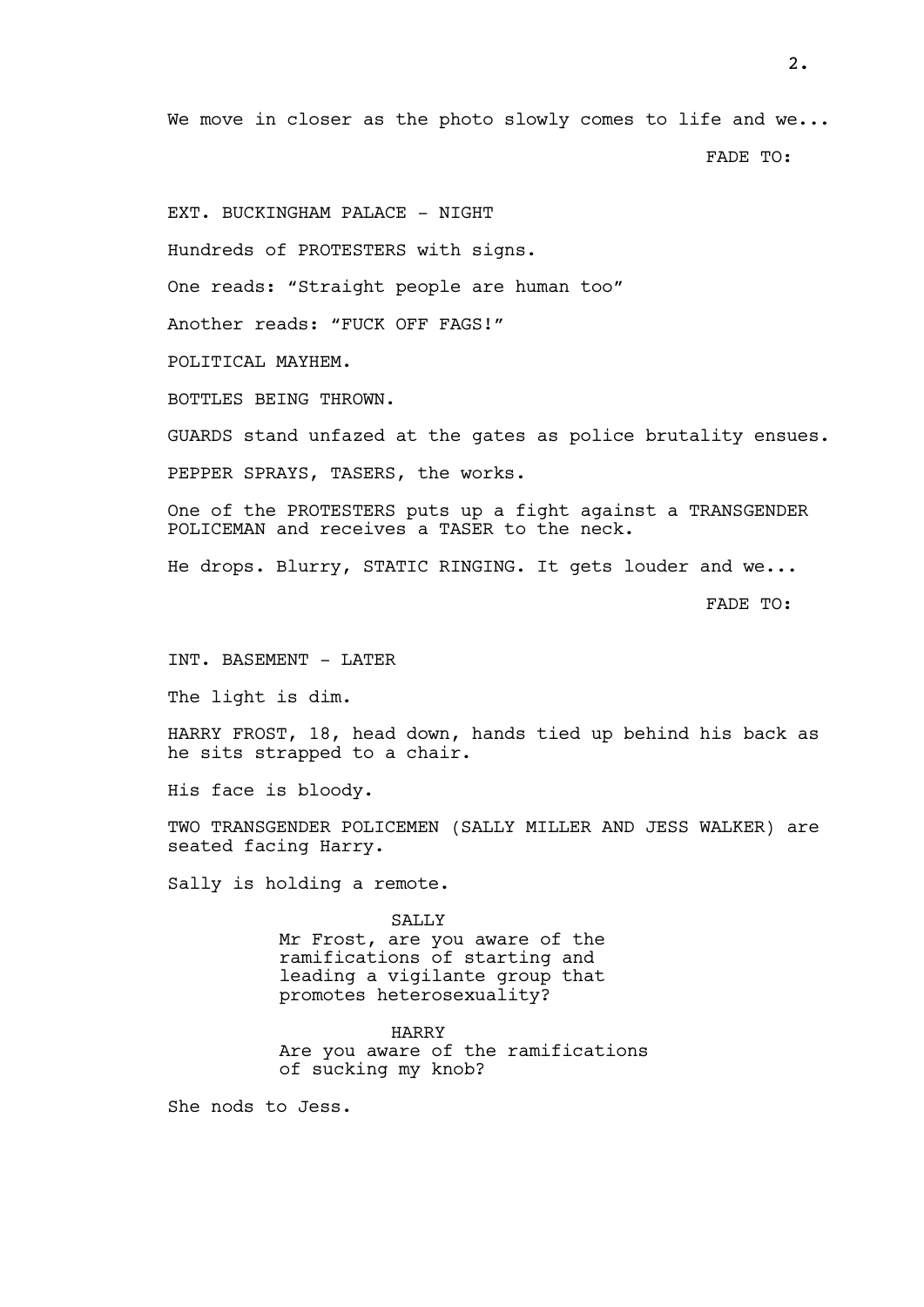She CRACKS Harry in the face with a right hook.

Harry appears to take it well.

He smirks, licks his lips and looks up at Jess and Sally.

HARRY (CONT'D) You're all the same. Thinking that you're fighting for equality, the greater good. Especially you two.

Harry looks them both fiercely in the eyes.

HARRY (CONT'D) What's that stupid message again? All love is equal?

Jess walks over to the door and opens it.

An interrogation drone slowly FLIES in.

Harry's face hardens.

HARRY (CONT'D) I ain't saying shit!

Sally presses the remote.

A video plays on the drone showing a WOMAN.

Harry's eyes widen.

He goes into a WILD RAGE.

HARRY (CONT'D) YOU MOTHERFUCKERS!

This time Sally winds back her left fist and we--

## CUT TO:

INT. COURTROOM - DAY

CRACK! The JUDGE (JOHN THOMAS) slams his gavel down on the sound block.

## JOHN ORDER! ORDER!

Harry is standing, hands cuffed behind his back.

The CHAOS in the room continues.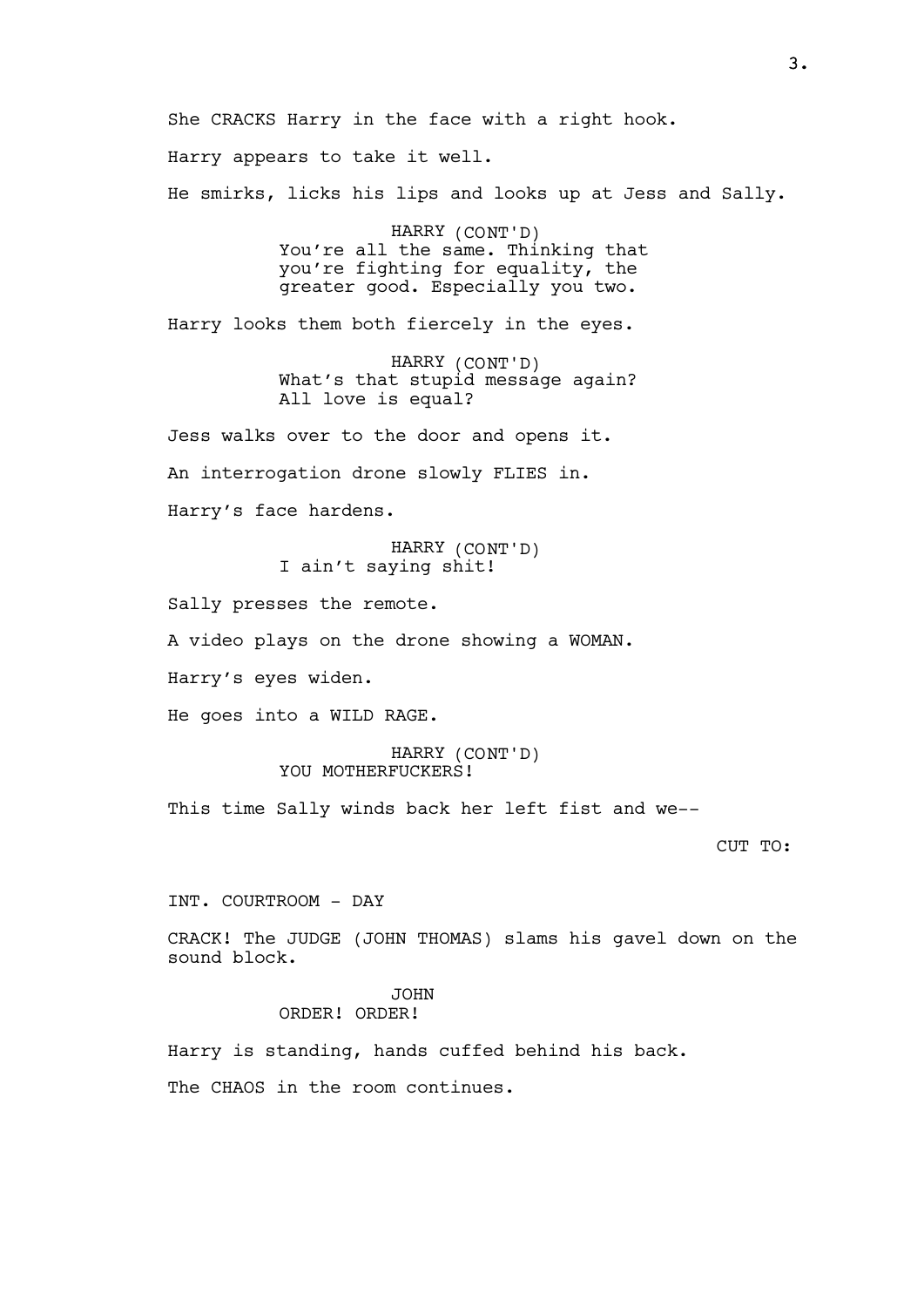CRACK! He slams it down again.

JOHN (CONT'D) I said ORDER!

This time the room goes silent.

JOHN (CONT'D) Mr Frost, the court deems your actions discriminatory and violent. Not to mention the derogatory statements made toward both officer Walker and Miller. (beat) In light of this evidence, the court has no choice but to sentence you to death. Execution will take place five days from now.

The court room ERUPTS, praising the decision.

Harry smirks in disbelief and disgust while shaking his head.

TWO GUARDS grab Harry by each arm and begin to carry him out of the room.

Harry struggles and shakes free of the guards hold.

He begins angrily addressing the court:

HARRY YOU FUCKIN' BUNCH OF BENT MUPPETS! Accusing me of violence and discrimination. (beat) LOOK AT MY FACE! (pointing to the officers) LOOK WHAT THOSE CUNTS DID TO MY FACE!

Harry starts to calm down and continues:

HARRY (CONT'D) When's enough gonna be enough? When has political correctness gone too far? (beat) Are you fucking blind?

JOHN MR FROST! You're out of order!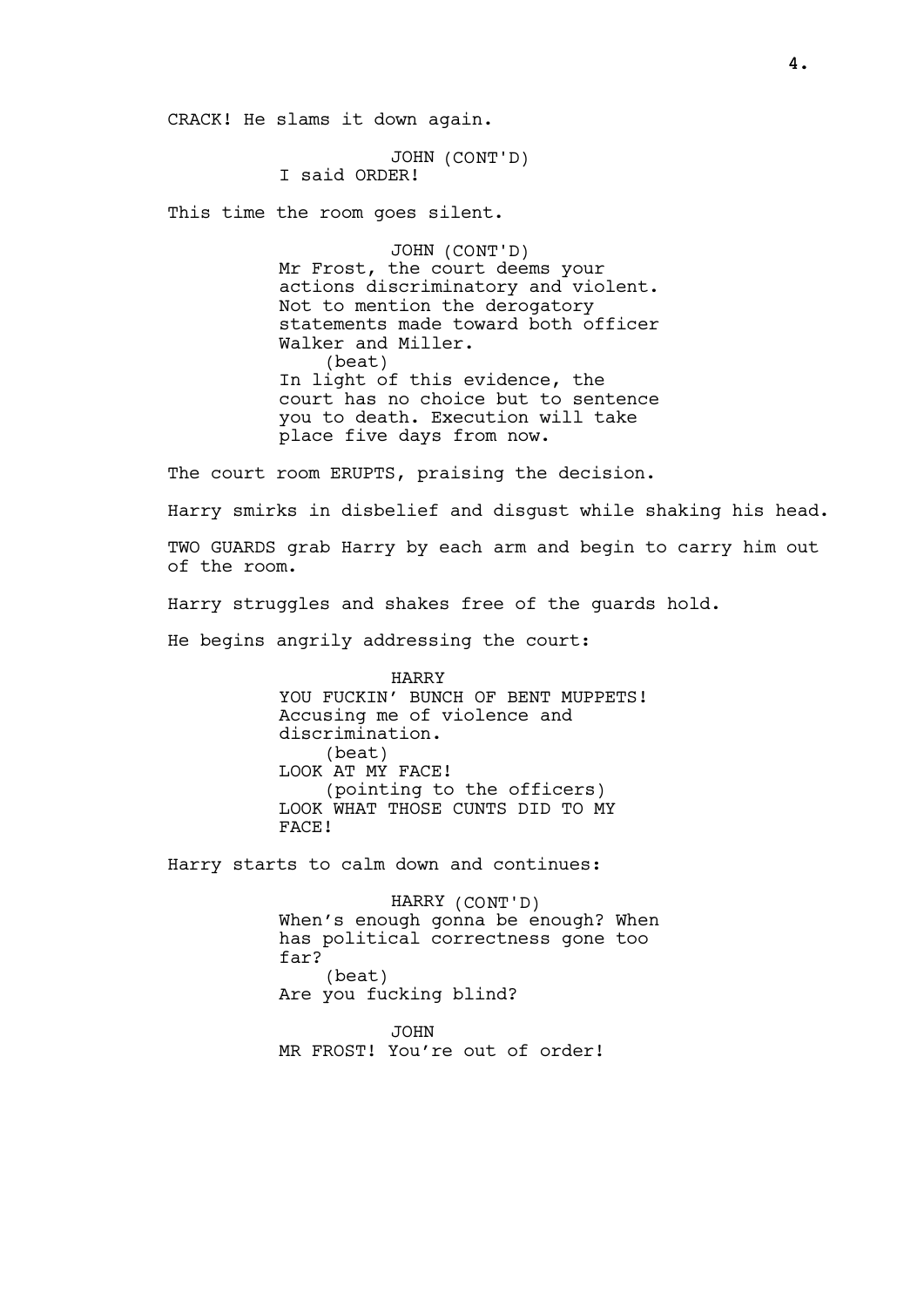HARRY YOU'RE OUT OF ORDER. THIS WHOLE DAMN SYSTEM'S OUT OF ORDER! The guards grab hold of Harry again and officer Sally walks up to him. She winds back her left and CRACK! Harry is out. BLACK. CUT TO: INT. PRISON CELL - DAY SUPER: DAY 1 A maximum security cell. Writing on all four walls: "Being straight is a sin" No one else. Just Harry. His curled up on a bench in the corner. In the other corner. A wooden seat with a hole in it for a toilet. BANG, BANG, BANG. The door OPENS. A stream of light pours in. Harry is blinded, covers his face. A GUARD walks in. GUARD Rise 'n' shine asshole. Lunch, lets go. CUT TO: INT. CAFFATERIA - DAY

Guards in makeup and skirts patrol the room. Spoonful's of mush are PLOPPED onto a plate.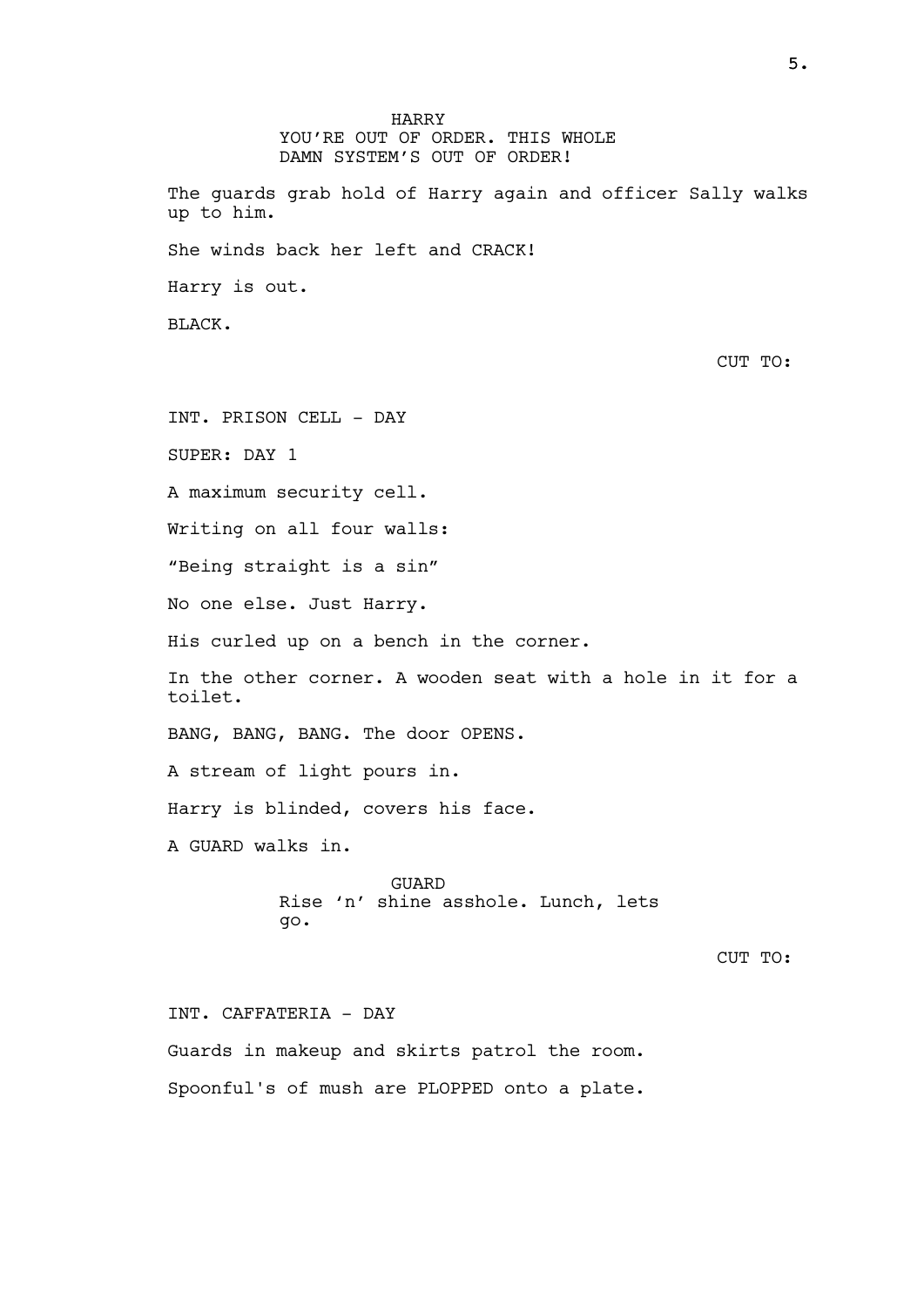Harry looks down in disgust. Audio begins playing over the PA system: PA SYSTEM (cult like) You are all a menace to society. You must reform and embrace equality. It continues to repeat while the prisoners eat. Harry looks up at the PA. HARRY Seriously? He picks up his tray, walks over and takes a seat at a table with FOUR other prisoners: JACK, EDDIE, SAMMY AND CARTER. JACK (to Harry) You got done for being straight too? HARRY Yeah. EDDIE Bunch of fuckin' twats they are. CARTER Hypocrites is what they are. A guard overhears and approaches the table. He pulls out his baton. GUARD Shut your fuckin' mouths and eat. The prisoners all look at the guard, then each other, considering their options. The guard looks back and puts his hand on his gun. The prisoners realise his not playing and continue eating. The guard walks away.

> CARTER So Harry, you got a girl back home or what?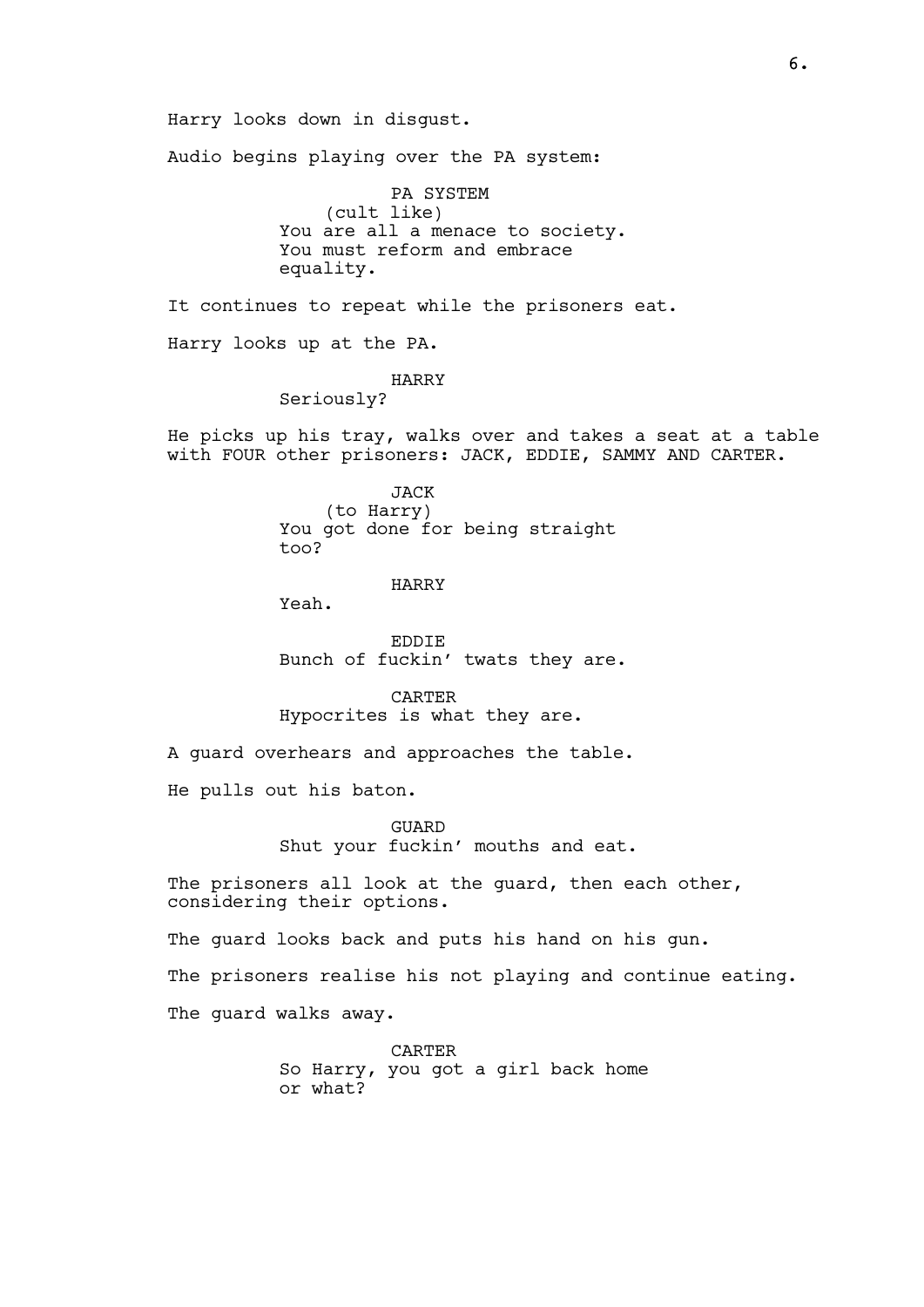Harry begins to answer then hesitates.

HARRY

I...umm--

SAMMY Come on, give us a name.

Harry thinks about answering but is cut off by a FIGHT that breaks out two tables down.

The guards BREAK IT UP.

GUARD (to the room) Lunch is over twat munchers.

CUT TO:

INT. PRISON CELL - NIGHT

Harry is trying to sleep, tossing and turning.

Things start to get blurry and the colour fades as we--

DISSOLVE TO:

EXT. PARK - DAY (DREAM SEQUENCE)

Fresh green grass.

Children on swings. Some with two dad's. Others with two mum's.

TRANSGENDER POLICE patrol the area.

Harry sits on a bench with EMMA, 17, the same woman from the video.

Everyone is looking at them trying to make out if their together.

> EMMA This is stupid. We should be able to enjoy a day out without being stared at and made to feel like freaks.

HARRY We are. Just don't do anything stupid yeah. You know what they'll do.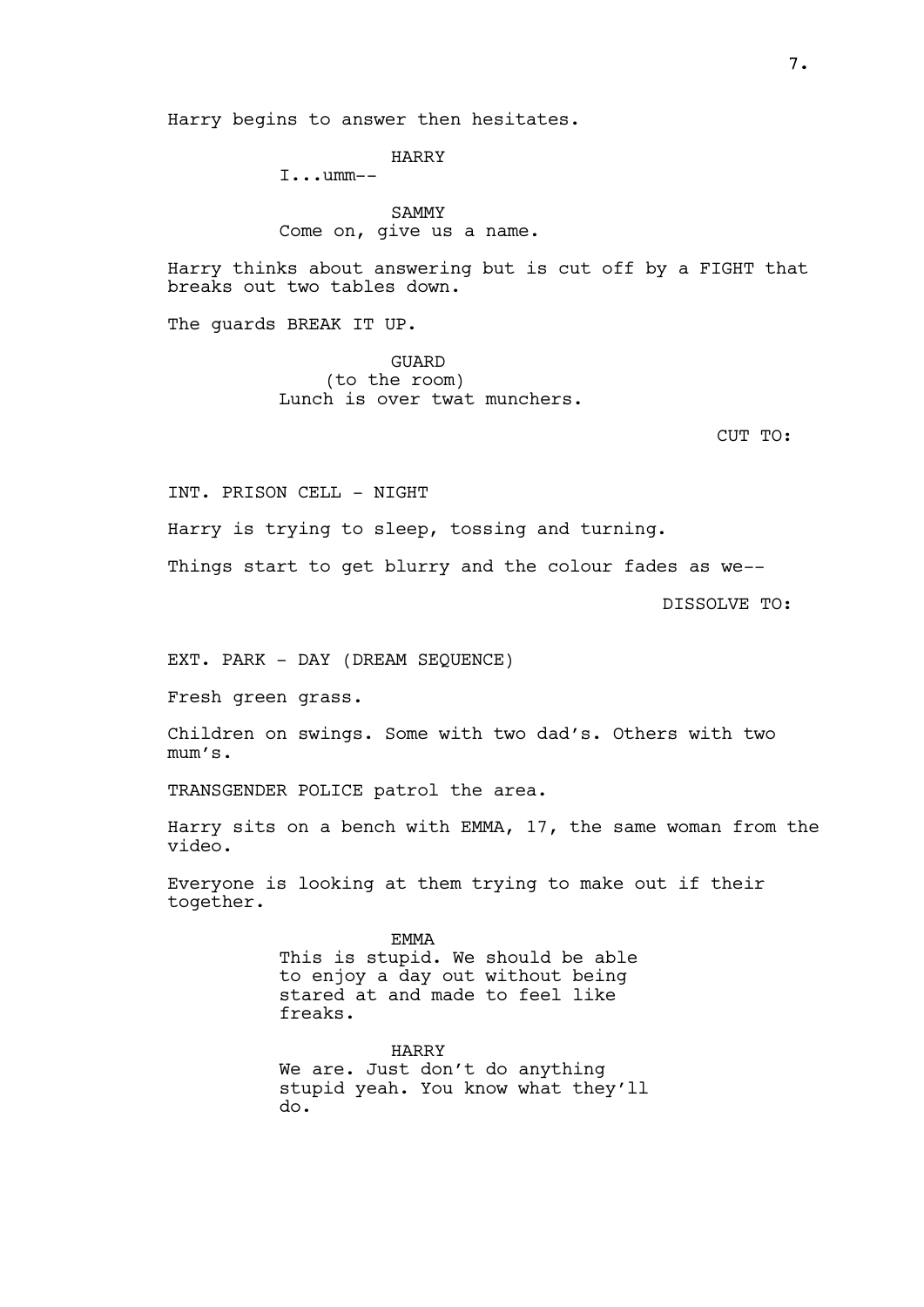Emma starts getting angrier.

EMMA You think I give two bleeding fucks what these cross-dressing knobs think?

She lunges in and kisses Harry on the lips.

For a moment its bliss.

Then her arm is yanked by one of the Police as she begins to be taken away.

> HARRY DON'T WORRY BABE. I'LL FIND YOU!

Emma SCREAMS as she's being dragged and we...

CUT TO:

INT. PRISON CELL - NIGHT

Harry abruptly sits up, sweating.

Breathing heavily, he takes a moment and looks around.

HARRY

Fuck.

INT. INTERROGATION ROOM - DAY

SUPER: DAY 2

The light is dim.

Writing on all four walls:

"Equality is freedom"

Officer Sally and Jess stand over Harry who is sitting and tied up.

Sally holds a remote.

An interrogation drone flies in.

JESS We didn't get to finish our little talk.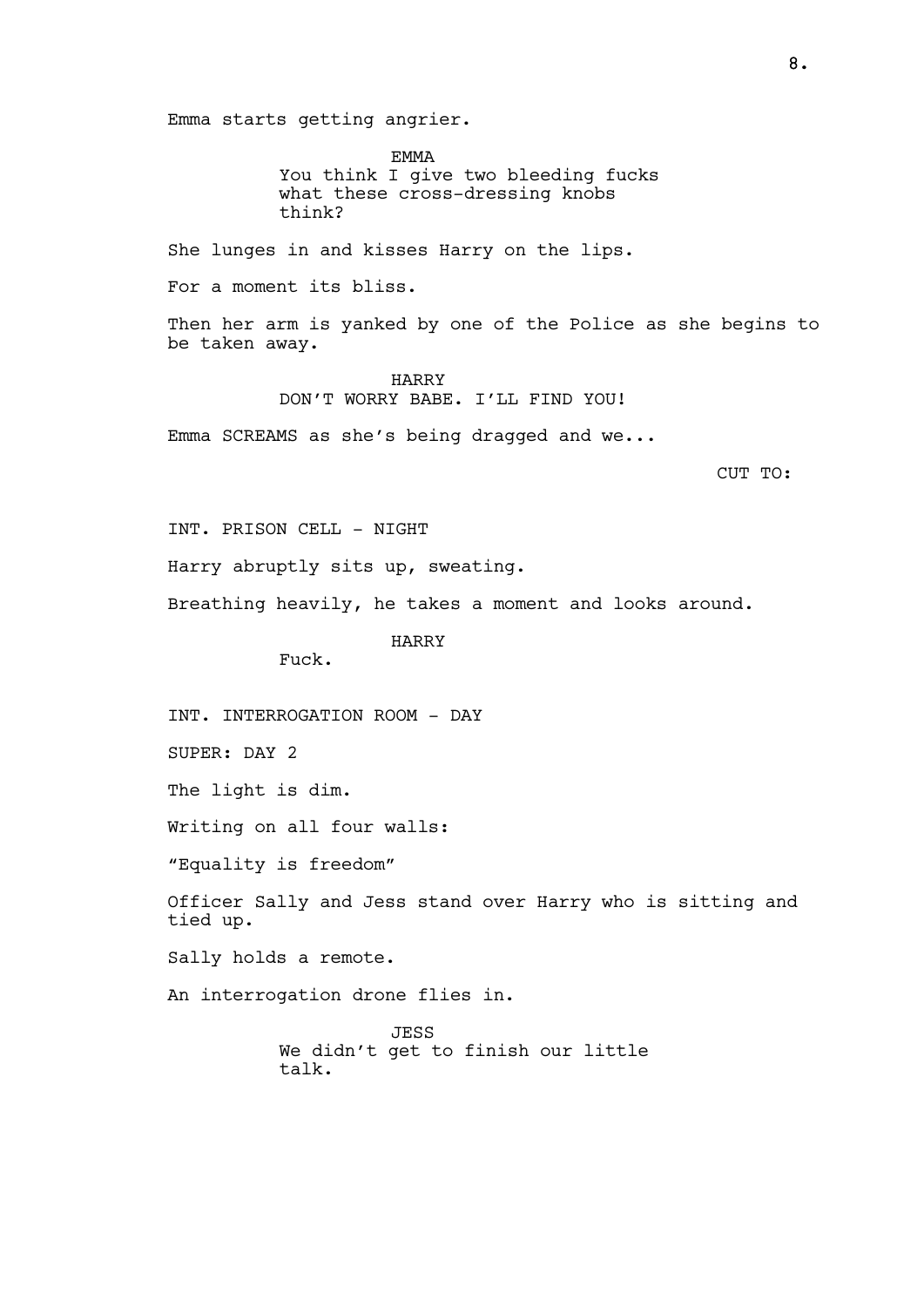HARRY

(gesturing to Sally) Maybe that's because your dumbass bitch ova' here knocked me out.

SALLY

That was fun.

JESS Your group. We need names.

Harry smirks.

HARRY You dumb cunts. I'm dying in three days. Or did that slip your mind? (beat) Tell me Sally, Jess's minge taste like it use to?

Sally PRESSES a button on the remote. The drone aims at Harry's knee and FIRES a shot off. Harry YELLS in agony.

> HARRY (CONT'D) YOU DUMB BITCH!

Sally gives the remote to Jess who now PRESSES it.

The drone FIRES again at the other knee.

Harry SCREAMS again.

**SALLY** I can assure you that while I do enjoy the taste of fanny I don't particularly enjoy being ridiculed over it...hence the laws.

HARRY

(angry) Oh, you mean the ones that oppress and discriminate against straight people.

(MORE) JESS Your girlfriend. Emma. She's here. Death row, seven days. Four down, three to go. Each day you say no, we torture her more and more.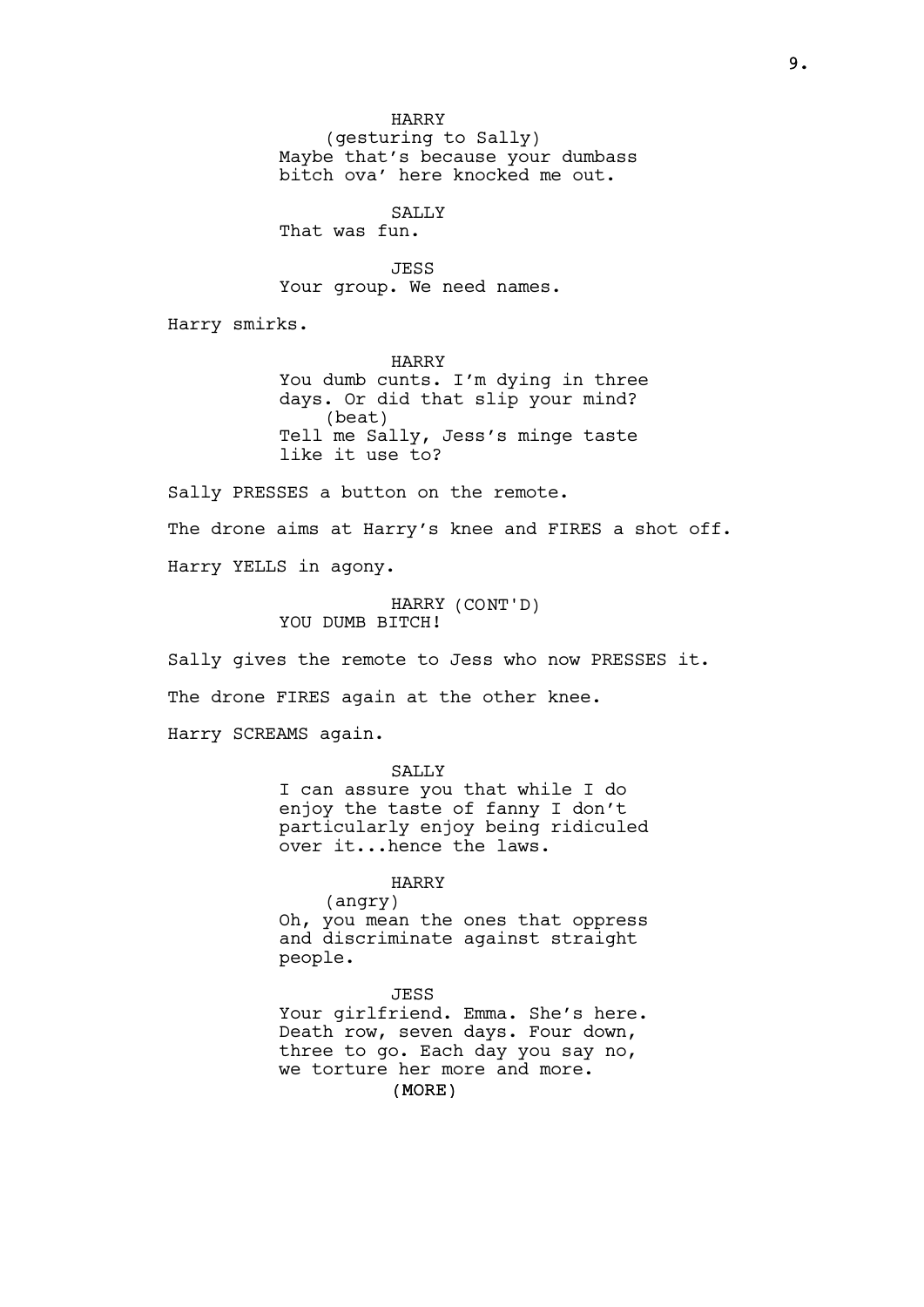JESS (CONT'D) Agree to provide names and we may let you see each other before your imminent deaths. (beat) Take the night to think it over. SALLY (to Jess) Take him to the hospital before he bleeds out. Maybe he'll be ready to talk tomorrow. INT. HOSPITAL ROOM - DAY SUPER: DAY 3 Black. We hear a constant BEEPING. A drowsy Harry slowly opens his eyes. Looks around. Another PRISONER (CARL), 40, in the bed next to him reading: Title: "Equality: How a gay school system can save your child" HARRY Psttt... Hey. Carl turns to Harry. HARRY (CONT'D) Why you reading that shit? CARL I'm not. I'm pretending. Gives the illusion that I'm reforming. HARRY How long you been in this place? CARL Twenty years. HARRY How come they didn't kill you? CARL I do all their taxes. The guards.

Once they found out I was good with numbers they decided to keep me around.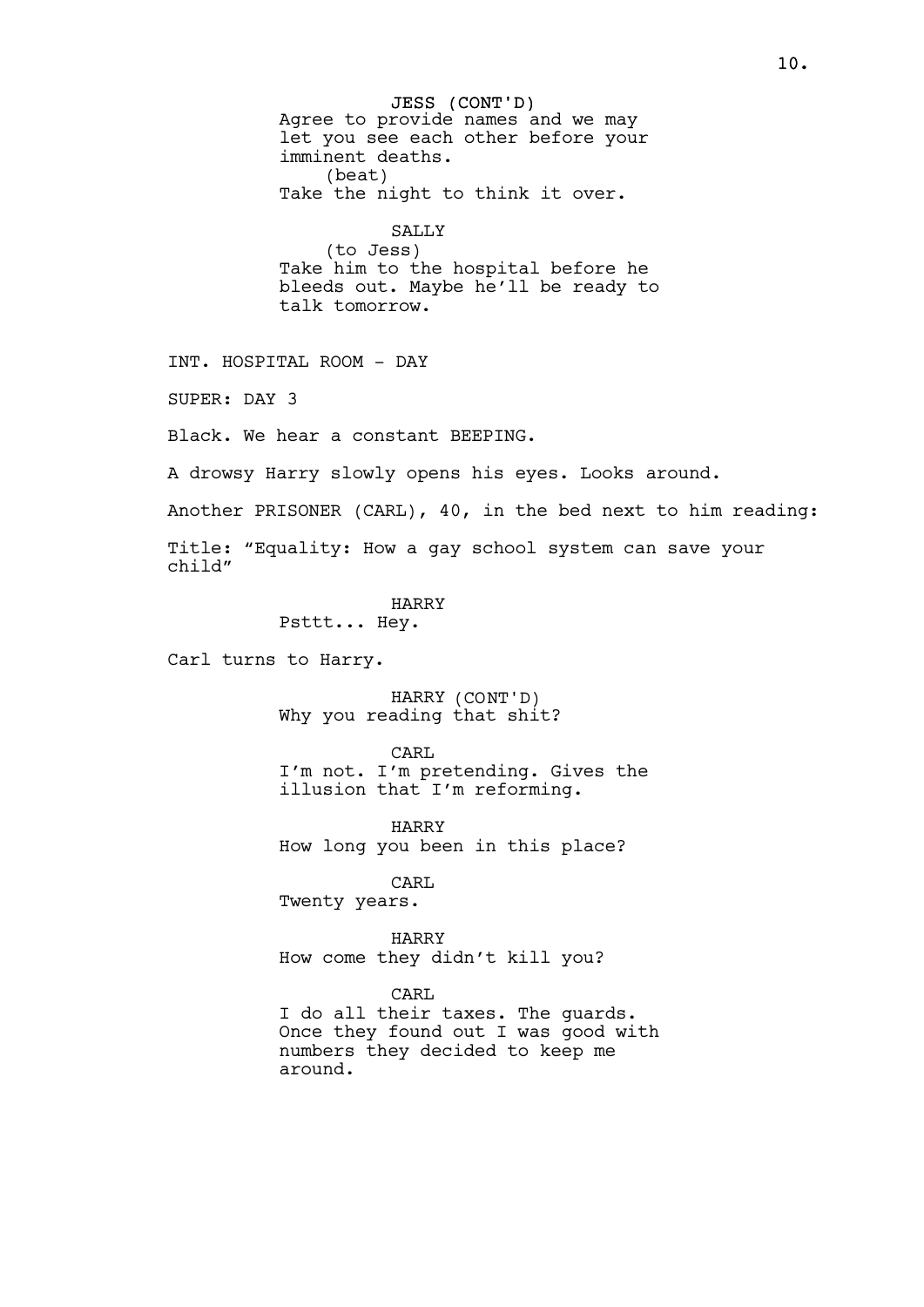HARRY I'm looking for a girl. Emma Fielding. You know her?

CARL

Of her, yes.

HARRY She's my girlfriend. Execution in three days. I think she's here. Do you know where?

CARL All the women are held at the west wing. They don't want relationships forming.

HARRY Can you get me there?

Carl thinks for a moment.

CARL It'll take a bit of persuading, but let me see what I can do.

INT. INTERROGATION ROOM - NIGHT

Harry, bloody face. He looks up and sees...

Another fist reign down, CRACK!

Black and we--

CUT TO:

INT. HOUSE - DAY (FLASHBACK)

Harry, 10, being WHIPPED with a belt, by TWO PEOPLE. Their backs to us.

Harry SCREAMING.

The screams ECHO and we--

CUT TO:

INT. CAFFATERIA - DAY

SUPER: DAY 4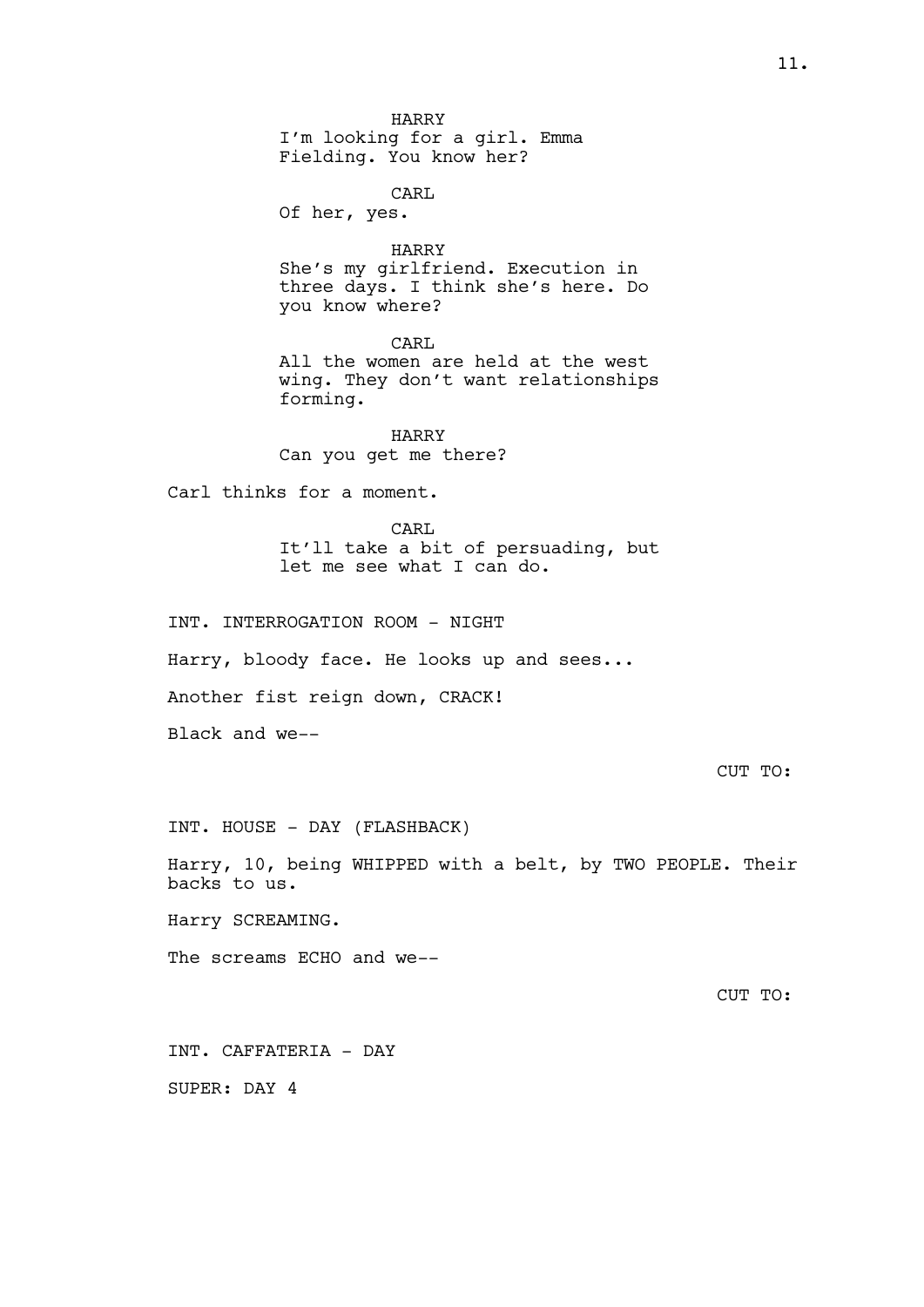Harry, pair of crutches, leaning on the table beside him. His eating lunch with Sammy, Eddie, Jack and Carter. Harry's face is bruised and swollen. Dry blood everywhere.

> SAMMY Just give em what they want Harry. They're gonna kill you either way. (beat) Plus, you'll get to see your girl.

HARRY You think those knobs are gonna keep their word.

EDDIE If they offered me that, I'd take it in a second. The chance to see my girl again, or my parents, anyone I love. (beat) What your parents like Harry?

Harry looks up at Eddie really pissed like a nerve's been hit.

> HARRY You shut your fuckin' mouth Eddie or I'll fuckin' do you myself.

JACK Harry, calm down, he didn't--

EDDIE (louder to Harry) What you say you fuckin' munter? Gonna do me? GO ON...DO ME!

Harry enraged LEAPS across the table at Eddie.

They SCUFFLE for a moment before the guards rush over and break it up.

INT. PRISON HALLWAYS - CONTINUOUS

Guards are escorting both Harry and Eddie down a hallway. They are both in cuffs.

Prison cells on either side.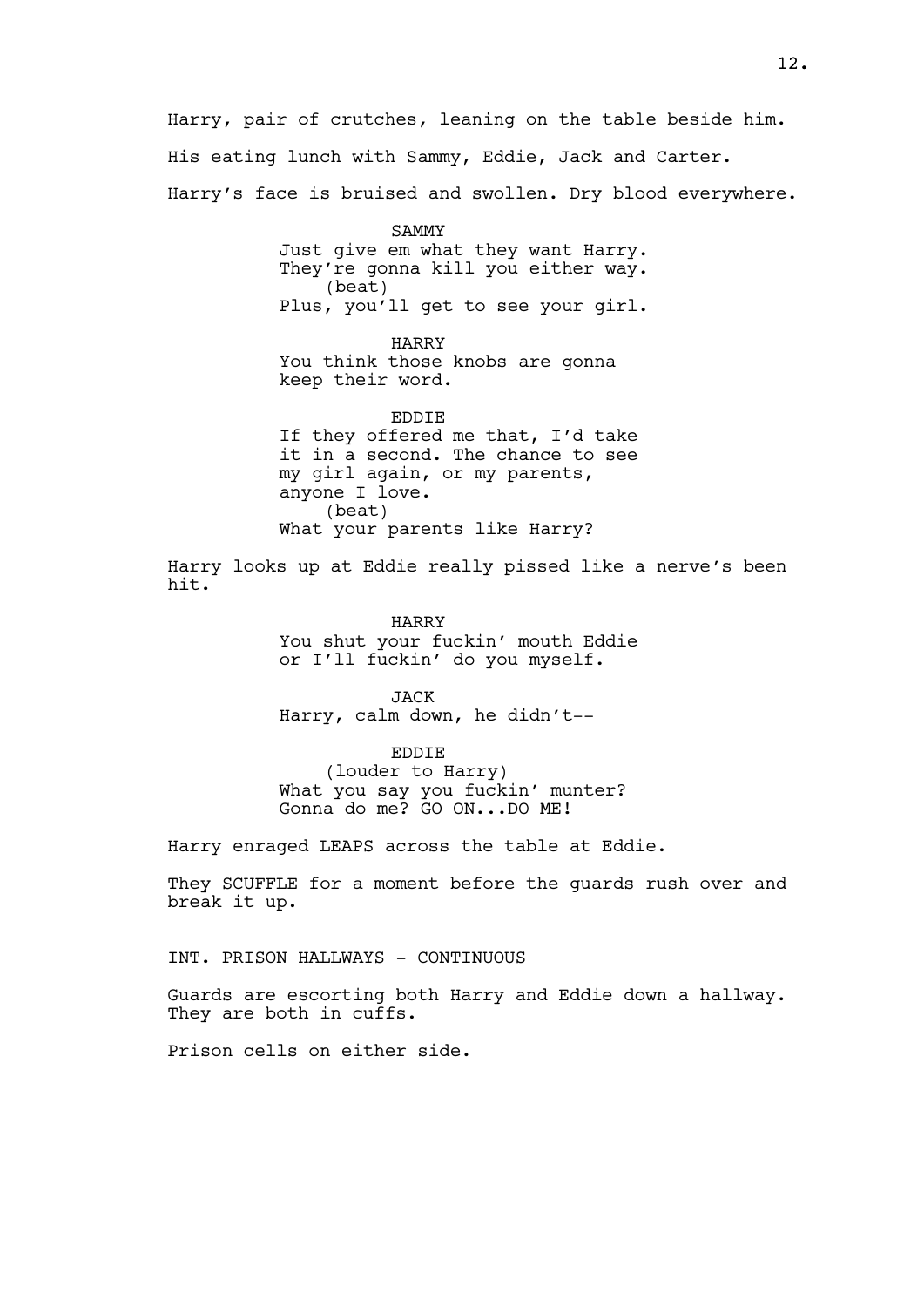**GUARDS** You boys are gonna enjoy the hot box.

As they approach a cell door, it suddenly springs OPEN.

Carl and Frank jump out SMASHING the guards across the face with batons and knocking them out cold.

Carl looks at Harry.

CARL. Got the keys?

Harry smiles and holds them up.

HARRY Candy from a baby.

CARL Lets go. We don't have a lot of time.

All four head off down the hallway toward the west wing.

INT. WEST WING, CELL 4O4 - NIGHT

EMMA FIELDING, 17, laying on her bed. Crying.

She hears the door OPEN.

EMMA Please, I've told you. I don't know who else is in his group.

HARRY (O.S.) Emma. Its me.

Emma spins around in shock. Tears streaming down her face. She sprints toward Harry and hugs him.

> HARRY (CONT'D) Shhhh. Its ok. I'm gonna get us outa here yeah.

GUARD (O.S.) I wouldn't worry about that. We'll get you outa here.

Harry and Emma turn to find Sally and Jess standing at the doorway. Sally's holding a drill.

Harry, angry, begins to sprint at them.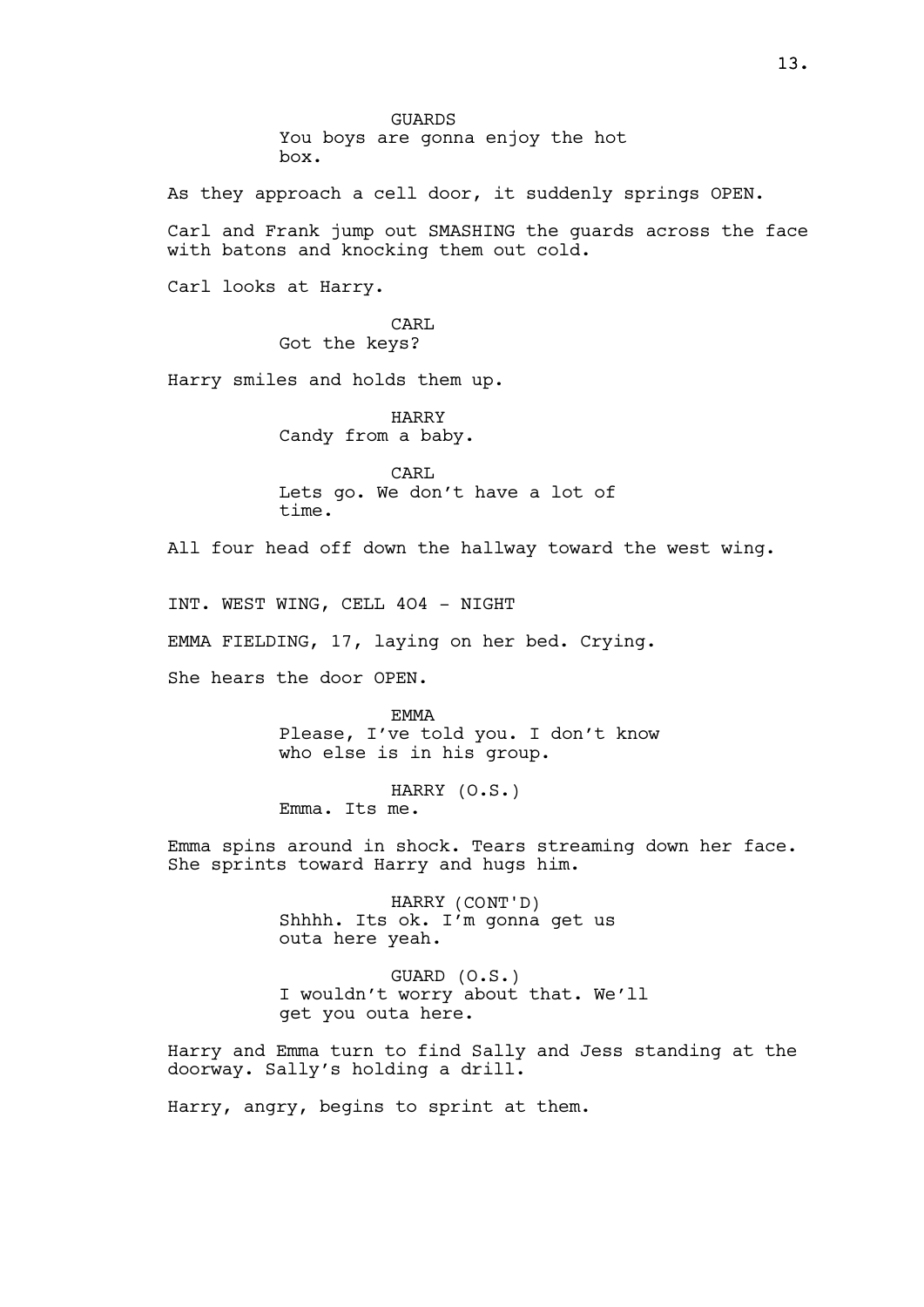Jess fires off a TASER and catches Harry in the TEMPLE. Emma SCREAMS.

Harry drops.

Black.

After a moment, we hear DRILLING and more SCREAMS. As we--

CUT TO:

INT. HOUSE - DAY (FLASHBACK)

The SCREAMS continue.

TWO PEOPLE with their backs to us, whipping Harry, 10.

They stop.

Harry, crying, slowly turns around and looks up at them.

Its Sally and Jess. His parents.

The whipping continues...

HARRY (V.O.) I never did forgive my parents. They got swept up in this idea that equality meant converting people to their way of thinking. (beat) After rallying enough support, they managed to open several schools that were suppose to promote child safety and wellbeing.

INT. CLASSROOM - DAY

Class of thirty kids sitting perfectly straight and quiet at their desks.

Harry, 6, is in the front row.

(MORE) HARRY (V.O.) These schools only did harm. The violence against the majority grew. (beat) The majority slowly became the minority as straights became gays. (beat)